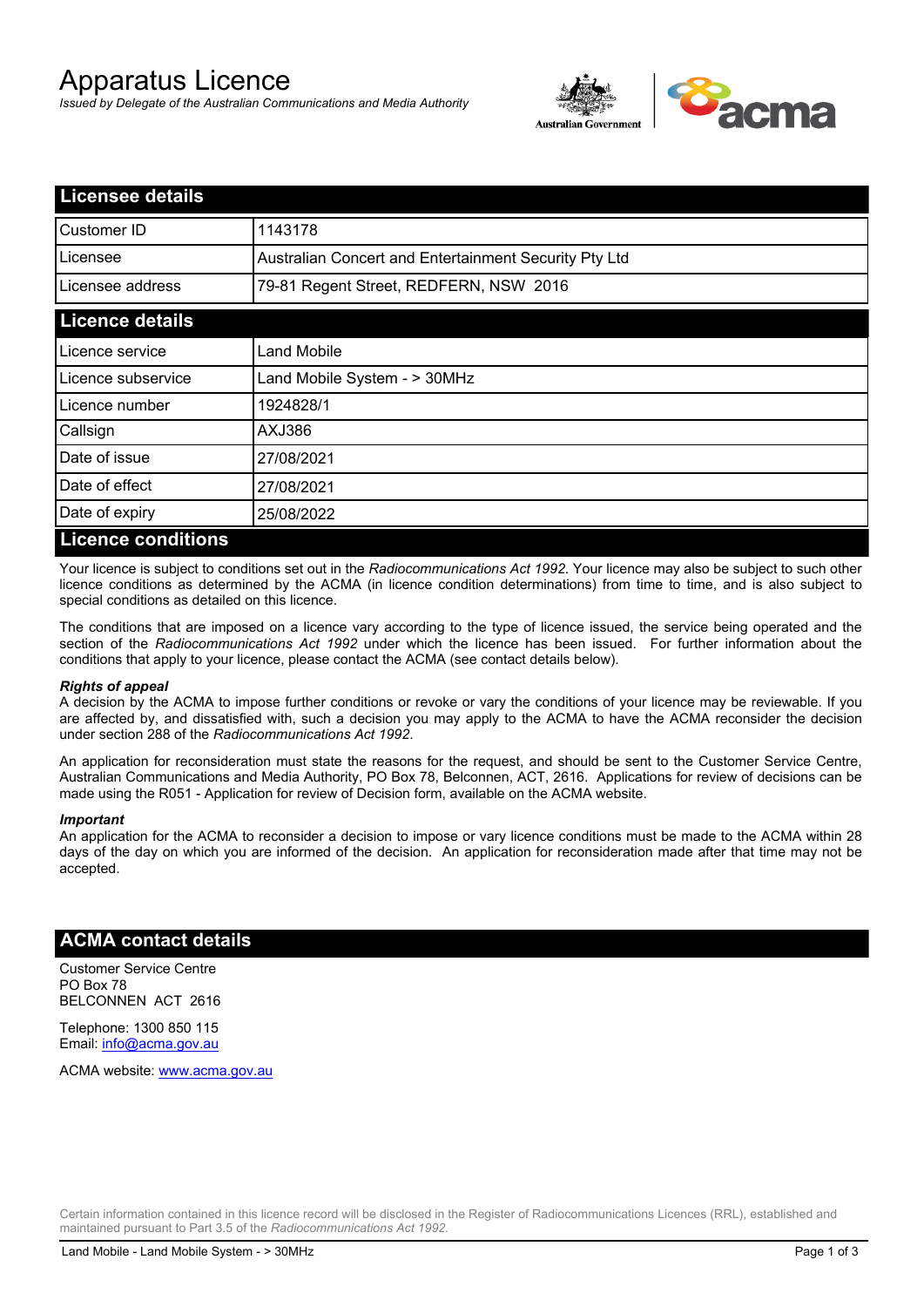# **Advisory Notes applying to licence no.: 1924828/1**

Conditions applicable to the operation of Land Mobile System station(s) authorised under this licence can be found in the Radiocommunications Licence Conditions (Apparatus Licence) Determination and the Radiocommunications Licence Conditions (Land Mobile Licence) Determination. Copies of these determinations are available from the ACMA and from the ACMA home page (www.acma.gov.au).